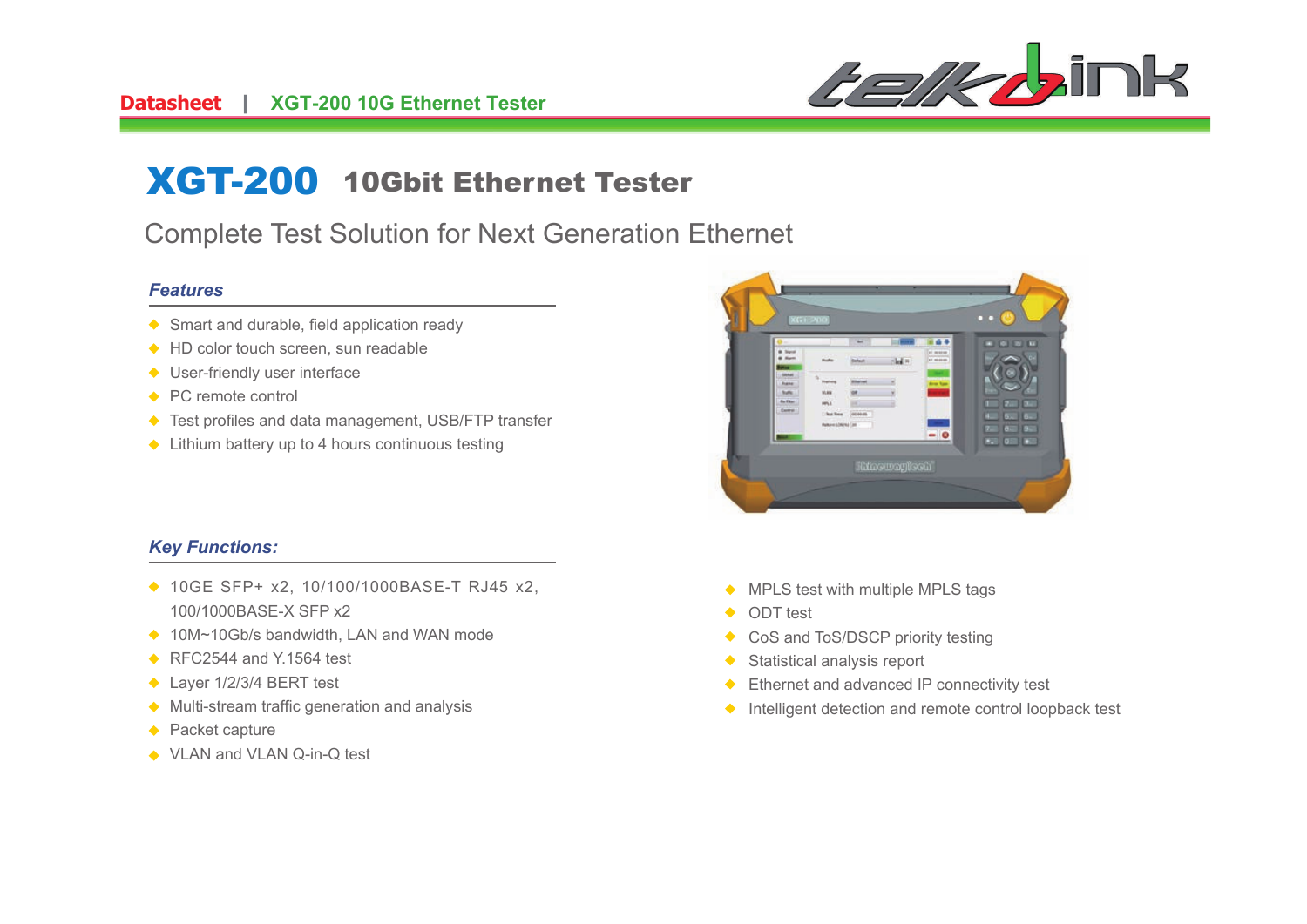

# **Datasheet** | XGT-200 10G Ethernet Tester

#### RFC2544

| <b>O</b>                         |      | <b>RFC2544</b>                 | 10 06 54 |                              | $O -$                           |                                 | <b>RFC2544</b>        | 10 06 54 |                              |
|----------------------------------|------|--------------------------------|----------|------------------------------|---------------------------------|---------------------------------|-----------------------|----------|------------------------------|
| Signal<br>Alarm                  | MAC  | VLAN MPLS IP<br>TCP Frame Size |          | ST. 00:00:00<br>ET: 00:00:00 | Signal<br>٠<br>Alarm            | MAC VLAN MPLS IP TCP Frame Size |                       |          | ST: 00:00:00<br>ET: 00.00.00 |
| <b>Setup</b><br>Global<br>Frange | Dest | c:8:2c:61:0:0                  | ARP      | Start                        | <b>Setup</b><br>Global<br>Praia | Dest                            | c:8:2c:61:0:0         | ARP      | Start                        |
| Throughput<br>Latency            |      | Source 96:f0:0:1:0:13          | Default  |                              | Throughput<br>Latency           |                                 | Source 96:f0:0:1:0:13 | Default  |                              |
| <b>Frame Loss</b><br>Burst       |      |                                |          | <b>Save</b>                  | Frame Loss<br><b>Burst</b>      |                                 |                       |          |                              |
| Control<br><b>tesuit</b>         |      |                                |          | $\bullet$                    | Control<br>lesult.              |                                 |                       |          | $\bullet$                    |

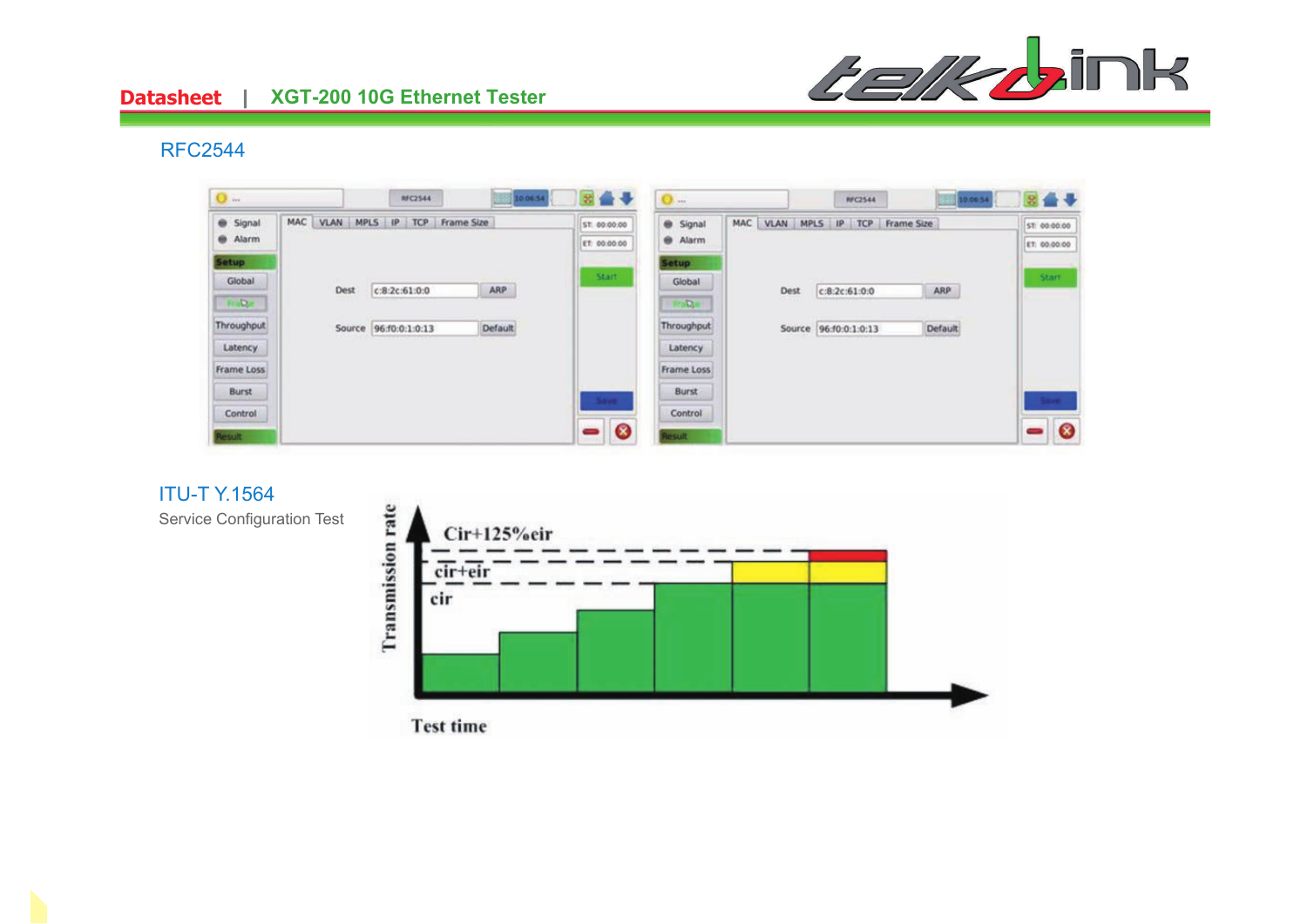

#### **Datasheet** | **XGT-200 10G Ethernet Tester**

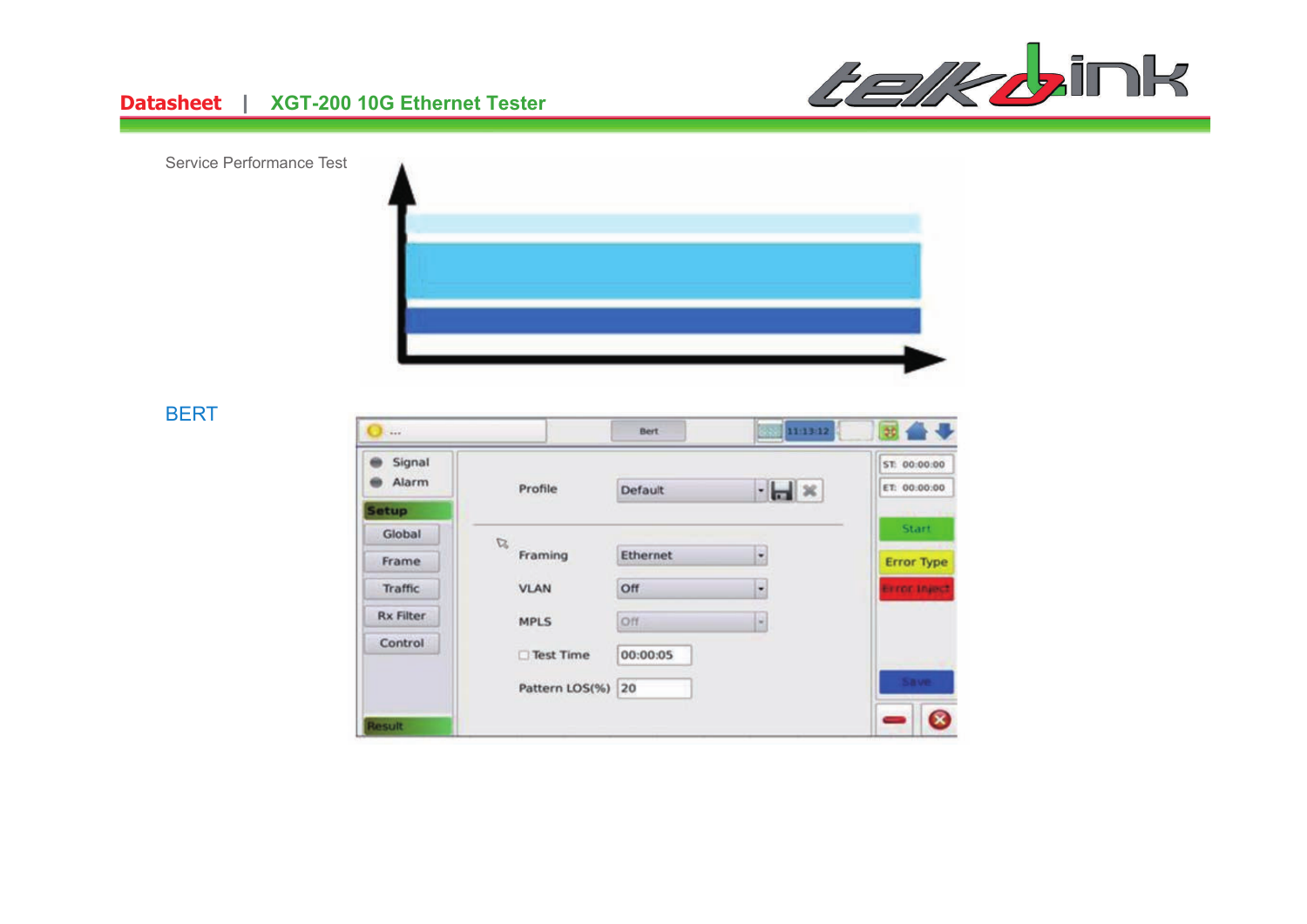

#### Q-IN-Q



#### Multiple Stream Generation & Analysis

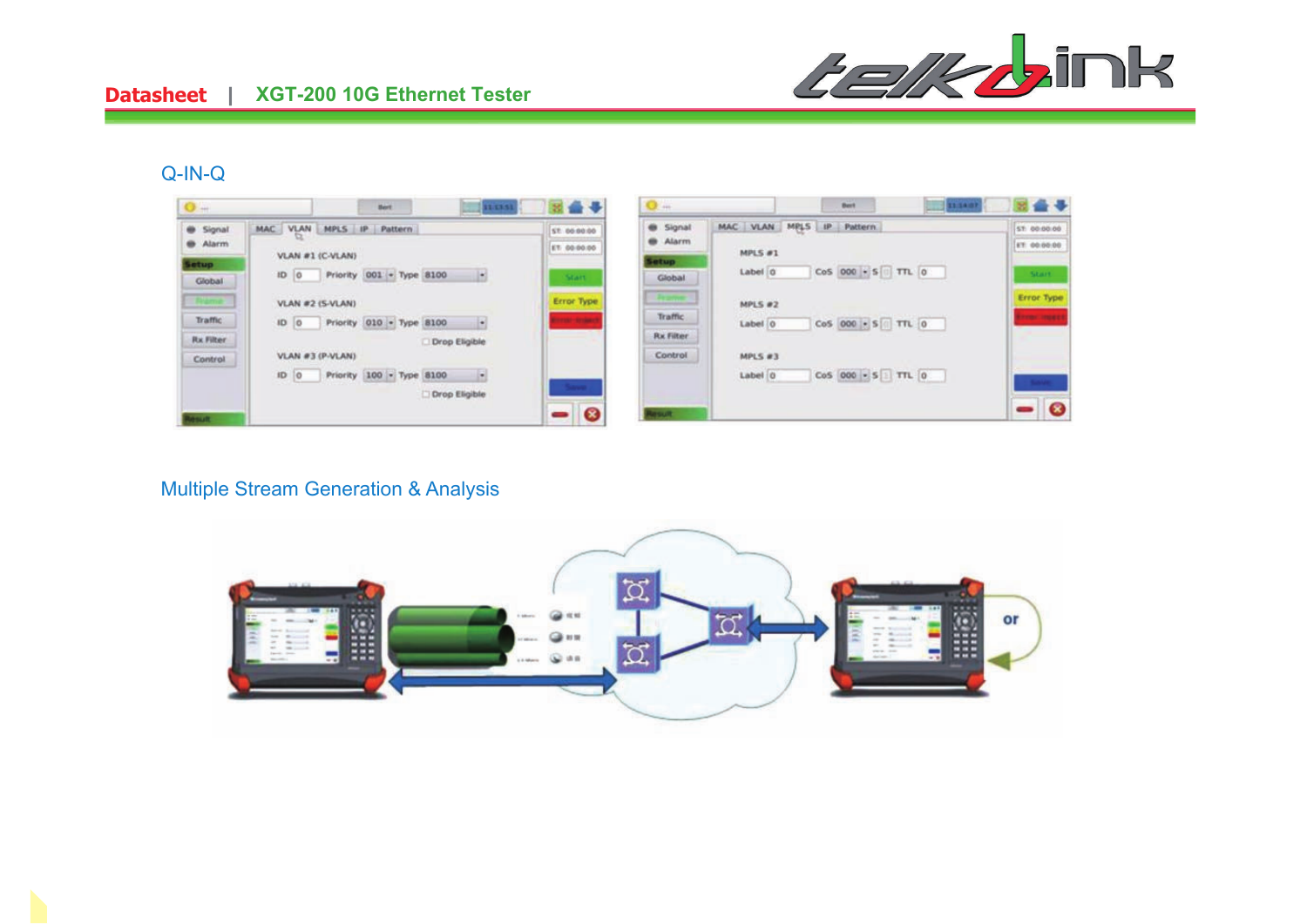#### <u>**Datasheet** |</u> **XGT-200 10G Ethernet Tester**



### Layer 1-4 Loopback



## Pass-through

### IP tool





# *Specifications*

| <b>OPTICAL INTERFACE</b>             |                                             |             |                  |              |                |               |               |  |  |
|--------------------------------------|---------------------------------------------|-------------|------------------|--------------|----------------|---------------|---------------|--|--|
| Available wavelengths (nm)           | Two ports: 100M and GigE (850, 1310 & 1550) |             |                  |              |                |               |               |  |  |
|                                      |                                             | 100 Base-LX |                  | 1000 Base-LX |                | 1000 Base-    | 1000 Base-    |  |  |
| Interface                            | 100 Base-FX                                 |             | $1000$ Base-SX   |              | $1000$ Base-ZX | <b>BX10-D</b> | <b>BX10-U</b> |  |  |
|                                      |                                             |             |                  |              | 1550           | Tx: 1490Rx:   | Tx: 1310Rx:   |  |  |
| Wavelength (nm)                      | 1310                                        | 1310        | 850              | 1310         |                | 1310          | 1490          |  |  |
| Tx level (dBm)                       | $-20 - -15$                                 | $-15 - 8$   | $-9 - -3$        | $-9.5 - -3$  | $0 - 5$        | $-9.5 - -3$   | $-9.5 - -3$   |  |  |
| Rx level sensitivity (dBm)           | $-31$                                       | $-28$       | $-20$            | $-22$        | $-22$          | $-20$         | $-20$         |  |  |
| Maximum reach                        | 2Km                                         | 15Km        | 550 <sub>m</sub> | 10Km         | 80Km           | 10Km          | 10Km          |  |  |
| transmission bit rate (Gbit/s)       | 0.125                                       | 0.125       | 0.125            | 0.125        | 0.125          | 0.125         | 0.125         |  |  |
| Reception bit rate (Gbit/s)          | 0.125                                       | 0.125       | 0.125            | 0.125        | 0.125          | 0.125         | 0.125         |  |  |
| Tx operational wavelength range (nm) | 1280-1380                                   | 1261-1360   | 830-860          | 1270-1360    | 1540-1570      | 1480-1550     | 1260-1360     |  |  |
| <b>Measurement</b>                   |                                             |             |                  |              |                |               |               |  |  |
| Frequency (ppm)                      | ±4.6                                        | ±4.6        | ±4.6             | ±4.6         | ±4.6           | ±15           | ±15           |  |  |
| Optical power (dB)                   | ±2                                          | ±2          | ±2               | ±2           | ±2             | ±2            | ±2            |  |  |
| Maximum Rx before damage (dBm)       | 3                                           | 3           | 6                | 6            | 6              | 6             | 6             |  |  |
| Connector                            | <b>LC</b>                                   | <b>LC</b>   | <b>LC</b>        | <b>LC</b>    | <b>LC</b>      | <b>LC</b>     | <b>LC</b>     |  |  |
| Transceiver type                     | <b>SFP</b>                                  | <b>SFP</b>  | <b>SFP</b>       | <b>SFP</b>   | <b>SFP</b>     | <b>SFP</b>    | <b>SFP</b>    |  |  |